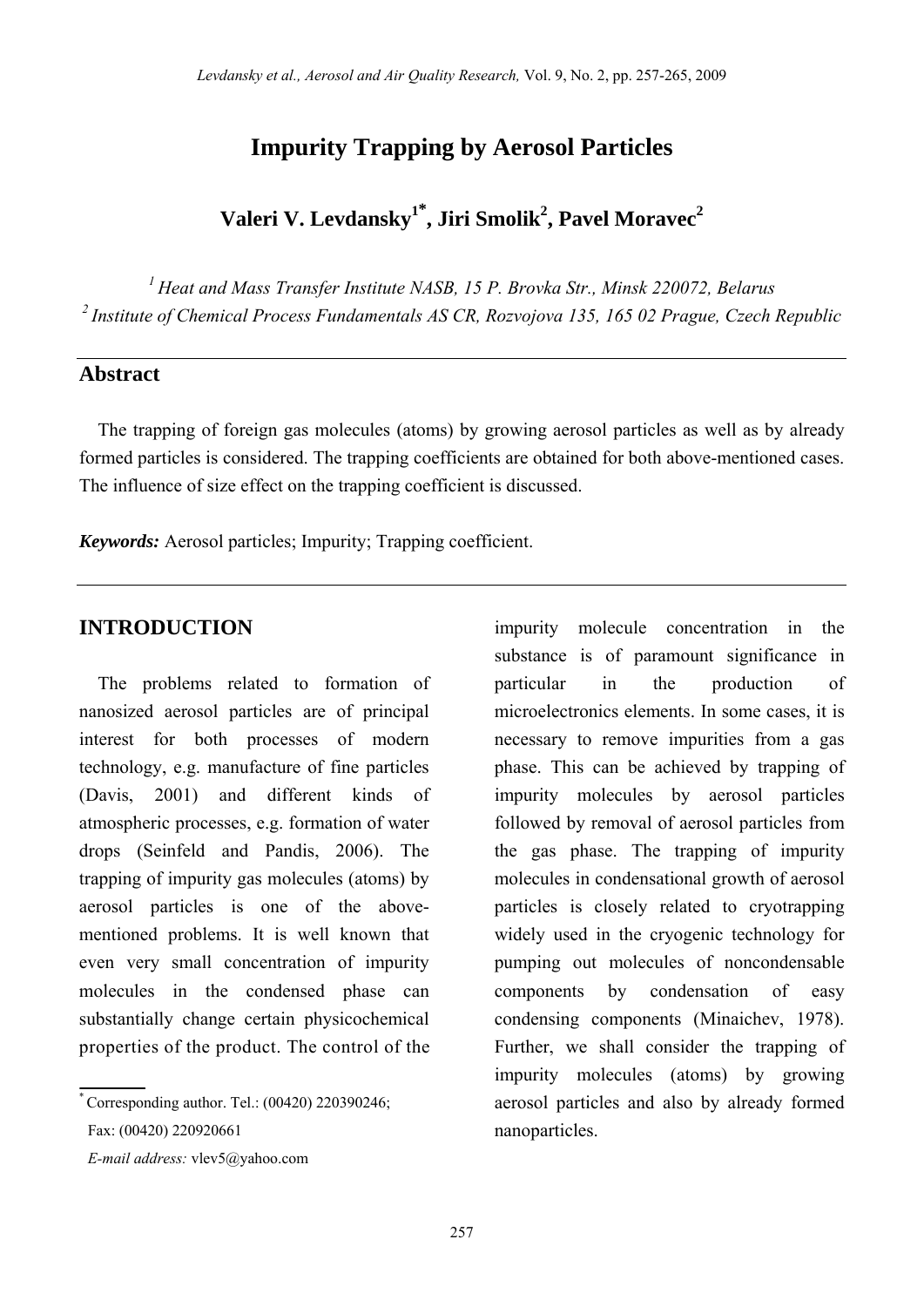## **MOLECULE TRAPPING BY VAPOR CONDENSATION ON AEROSOL PARTICLE**

Trapping of non-condensable molecules by growing aerosol particle is a special case of substance deposition from a gaseous mixture on the particle surface. To solve this problem it is necessary to know the resulting molecular fluxes of individual species onto the particle. These fluxes are obtained as a difference between the condensation fluxes of components into the particle and evaporation fluxes from it. The flux of molecules of given species, striking the particle, depends on partial vapor pressure of the substance in question. The evaporation flux of the substance from the surface depends on equilibrium vapor pressure of the substance at surface temperature that further depends on concentration of components in the condensed phase. These concentrations, in turn, depend on the component concentrations in the gas. Thus, the problem of calculation of impurity concentration in the particle should be analysed simultaneously with the problem of concentration determination of individual gaseous species near the particle surface.

There are two approaches usually used to determine component concentrations in the condensed phase. In the first one the equation valid only for equilibrium conditions are used, where numbers of evaporating and condensing molecules are equal. The second approach is based on the other limiting case, when evaporation of components from the condensate is not allowed at all. But real

conditions can lie between these limiting cases. It should be noted that deposition processes in modern technology often take place in the regime very far from equilibrium (e.g., in deposition of thin films or in preparation of nanoparticles).

All the foregoing leads to the conclusion that the description of the impurity molecule trapping by growing aerosol particles requires the model of substance deposition from a gaseous mixture on the aerosol particle surface which should be valid for highly nonequilibrium conditions and should account for trapping of molecules of non-condensable components by growing particles. In the general case it should also allow describing the deposition process for arbitrary Knudsen number Kn, defined as the ratio of mean free path of gas molecules to the particle radius, and include the influence of the density of the resulting flux of vapor molecules onto the particle (and respectively the particle growth rate) on the trapping of impurity molecules. Further for simplicity we shall consider the case of the free-molecule regime of gas flow  $(Kn \gg 1)$ .

Here we consider the trapping of impurity molecules by vapor condensation on the surface of the aerosol particle on the basis of a single-stage model of substance deposition in which the molecules of a gas are assumed to enter directly to the condensed phase (the processes related to the surface structure and transport of impurity molecules over the surface and in the condensed phase are not considered, the relative concentration of the components on the surface and in its volume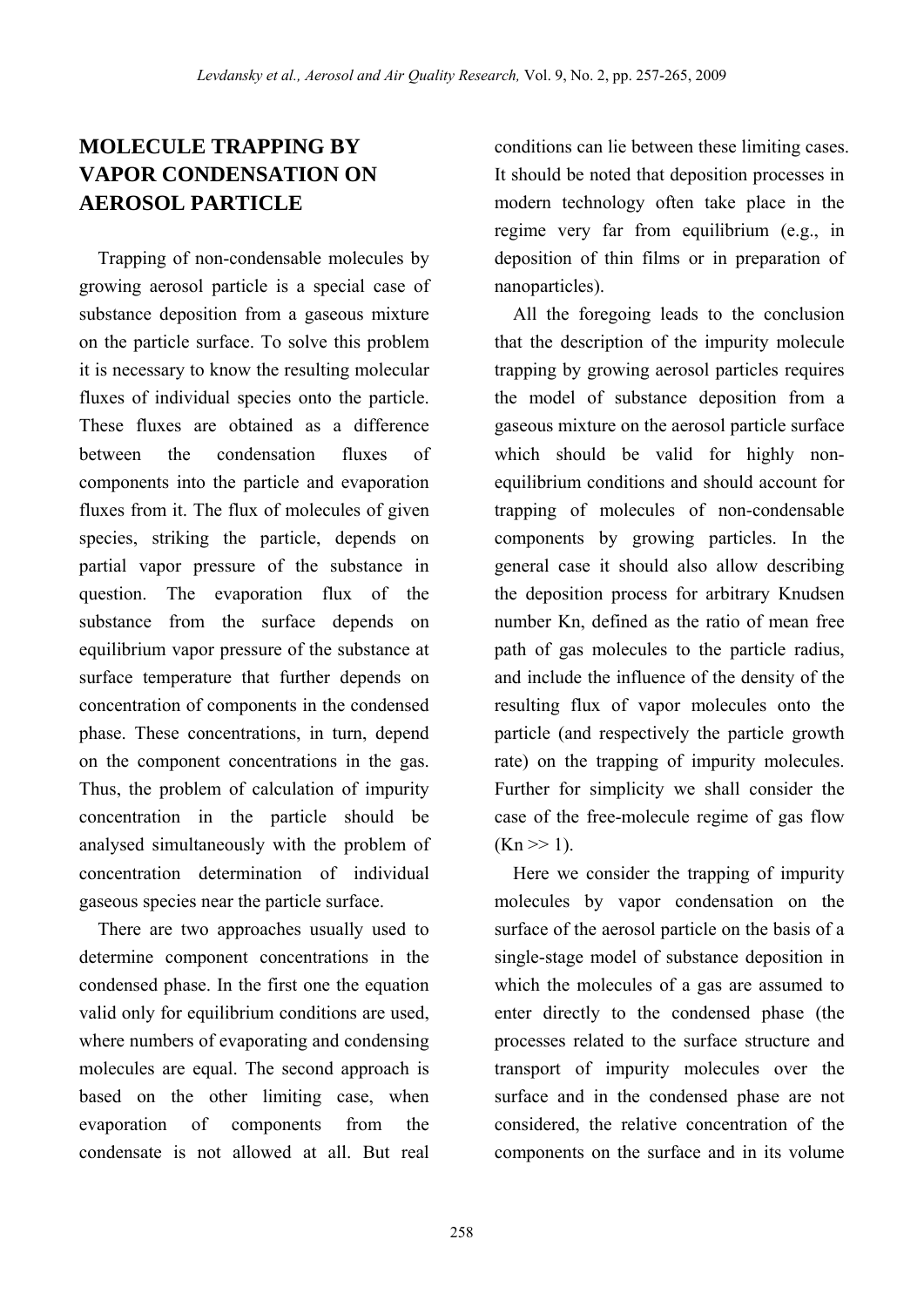are assumed to be equal). It is worth noting that in more detailed description of the trapping process one should use a model which takes account of the possibility for the presence of a different number of bonds of an impurity molecule with the molecules of the basic component (similarly to the model used to describe crystal growth which considers the migration of molecules (atoms) over the surface and their imbedding into the steps and terraces existing on the surface). Taking into account above-mentioned assumptions relative concentration of impurity molecules in the condensed phase  $c_2$  can be connected with the resulting flux densities of vapor  $(J_1)$  and impurity  $(J_2)$  molecules onto the condensed phase (we will further indicate the values related to the vapor by index 1 and related to the impurity component by index 2)

$$
c_2 = \frac{J_2}{J_1 + J_2} \tag{1}
$$

The density of the resulting flux of impurity molecules entering the particle  $J_2$  is equal to a difference between the flux density of impurity molecules that stick to the particle and the flux density of molecules that evaporate from the particle. The value of  $J_2$ can be written in the form (Levdansky, 1979; Levdansky et al., 2000)

$$
J_2 = \beta N_2 - \frac{J_2}{J_1 + J_2} F_2
$$
 (2)

Here  $\beta$  is the sticking coefficient of impurity molecules,  $N_2$  is the flux density of impurity molecules incident on the surface. The value of  $F_2$  is given by

$$
F_2 = n_c \left(\frac{kT}{2\pi m_2}\right)^{1/2} \exp\left\{-\frac{Q_2}{kT}\right\} \tag{3}
$$

where  $n_c$  is the total number density of molecules in the condensed phase assumed to be constant (this assumption is carried out when sizes of vapor and impurity molecules are cloze),  $Q_2$  is the evaporation energy of impurity molecule, *k* is the Boltzmann constant,  $T$  is the temperature,  $m_2$  is the mass of the impurity molecule. It is worth noting that the flux density of impurity molecules that evaporate from the particle is equal to  $c_2F_2$ .

The value of  $N_2$  under an assumption of the Maxwell velocity distribution function for gas molecules can be presented as  $n_2v_2/4$ , where  $n_2$  and  $v_2$  are correspondingly the number density of impurity molecules in the gas phase and the mean velocity of these molecules. Taking into account Eq. (2) in the case of  $J_2 \ll J_1$  we can write in quasi-stationary approximation following equations for the relative concentration of impurity molecules  $c_2$ and the trapping coefficient of impurity molecules *γ* which is determined as the ratio of the density of the resulting flux of impurity molecules into the condensed phase to the density of the flux of impurity molecules incident on the particle surface ( $\gamma = J_2/N_2$ )

$$
c_2 = \frac{\beta N_2}{J_1 + F_2}
$$
 (4)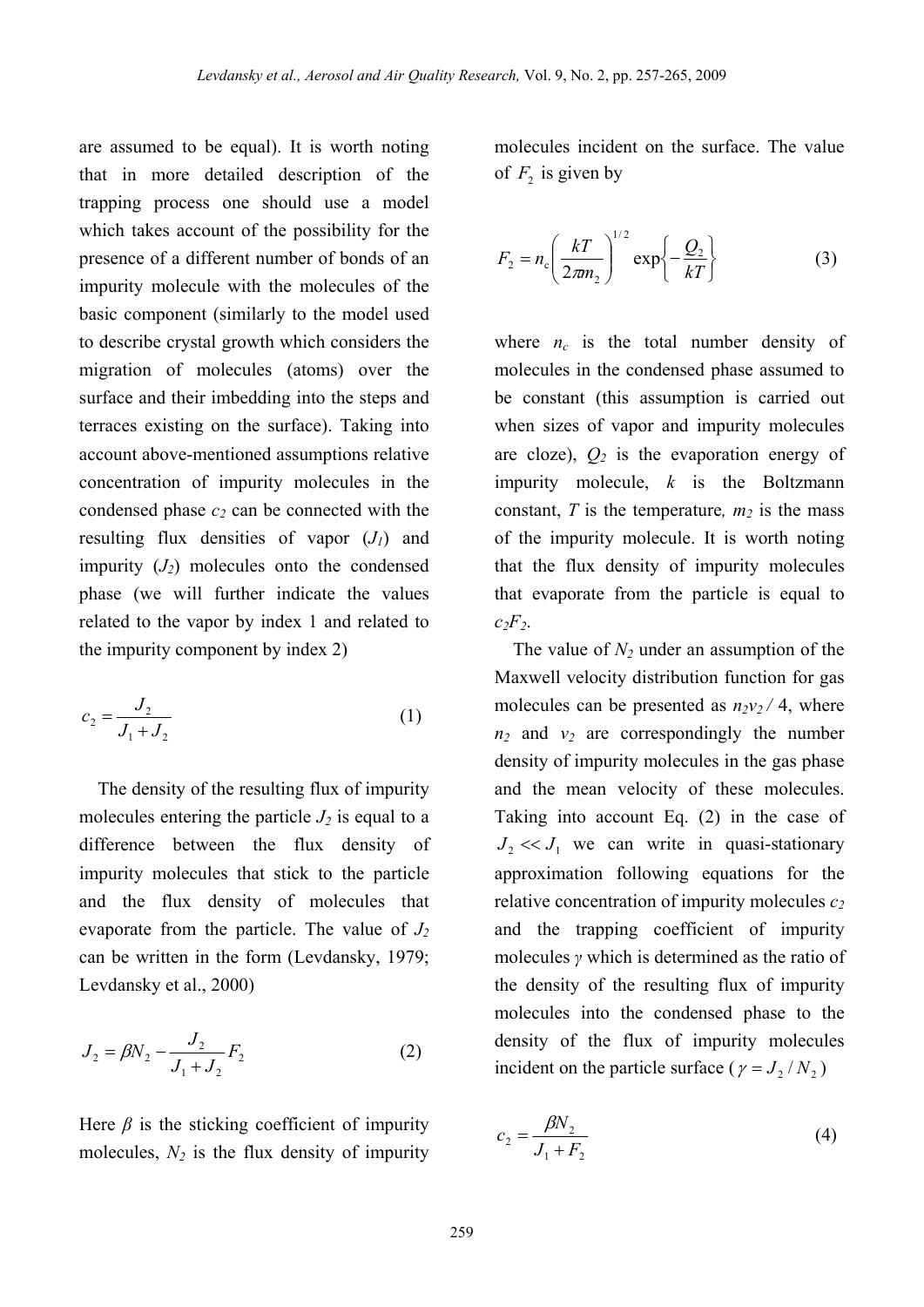$$
\gamma = \frac{\beta J_1}{J_1 + F_2} \tag{5}
$$

It should be noted that Eqs. (4) and (5) can be obtained from Eqs. (1) and (2) in neglecting terms proportional to  $J_2^2$ .



**Fig. 1.** Dependence of the relative trapping coefficient  $\gamma$  /  $\beta$  on the dimensionless resulting flux of the condensable component  $J_1/F_2$ .



**Fig. 2.** Dependence of the value  $c_2/\beta$  on the condensable component  $J_1 / F_2$  at.  $N_2 / F_2 = 0$ . dimensionless resulting flux of the

Figs. 1 and 2 show respectively the relative resulting flux of the condensable component  $J_1 / F_2$  (and accordingly on the dependence of the values  $\gamma / c$  and  $c_2 / \beta$  on the particle growth rate). It follows from these figures that with the increase of  $J<sub>l</sub>$ , with the rest of parameters being constant, the trapping coefficient increases and the concentration of impurity component decreases. It is connected with the fact that with the increase in the condensation rate the probability for the impurity molecules to be trapped by the growing particle increases but the number of molecules of the basic component per each impurity molecule trapped by the condensed phase is also increased (the last factor leads to the decrease in the relative concentration of impurity molecules with the rise of the growth rate of the particle).

evaporation of the particle, the value of  $J_1$  in th e free-molecular flow regime in view of In the case of sufficiently small aerosol particle, when the Kelvin effect influences (Seinfeld and Pandis, 2006) can be written as (further we consider for simplicity the isothermal case)

$$
J_1 = \frac{\alpha v_1}{4} \left[ n_1 - n_{1e} \exp\left(\frac{4\sigma V_m}{dkT}\right) \right]
$$
 (6)

where  $\alpha$  is the condensation coefficient (that is assumed to be equal to the evaporation coefficient),  $v_1$  is the mean velocity of vapor molecules,  $n_1$  is the number density of the vapor molecules,  $n_{1e}$  is the number density of molecules of the saturated vapor for a flat surface,  $\sigma$  is surface tension, d is the particle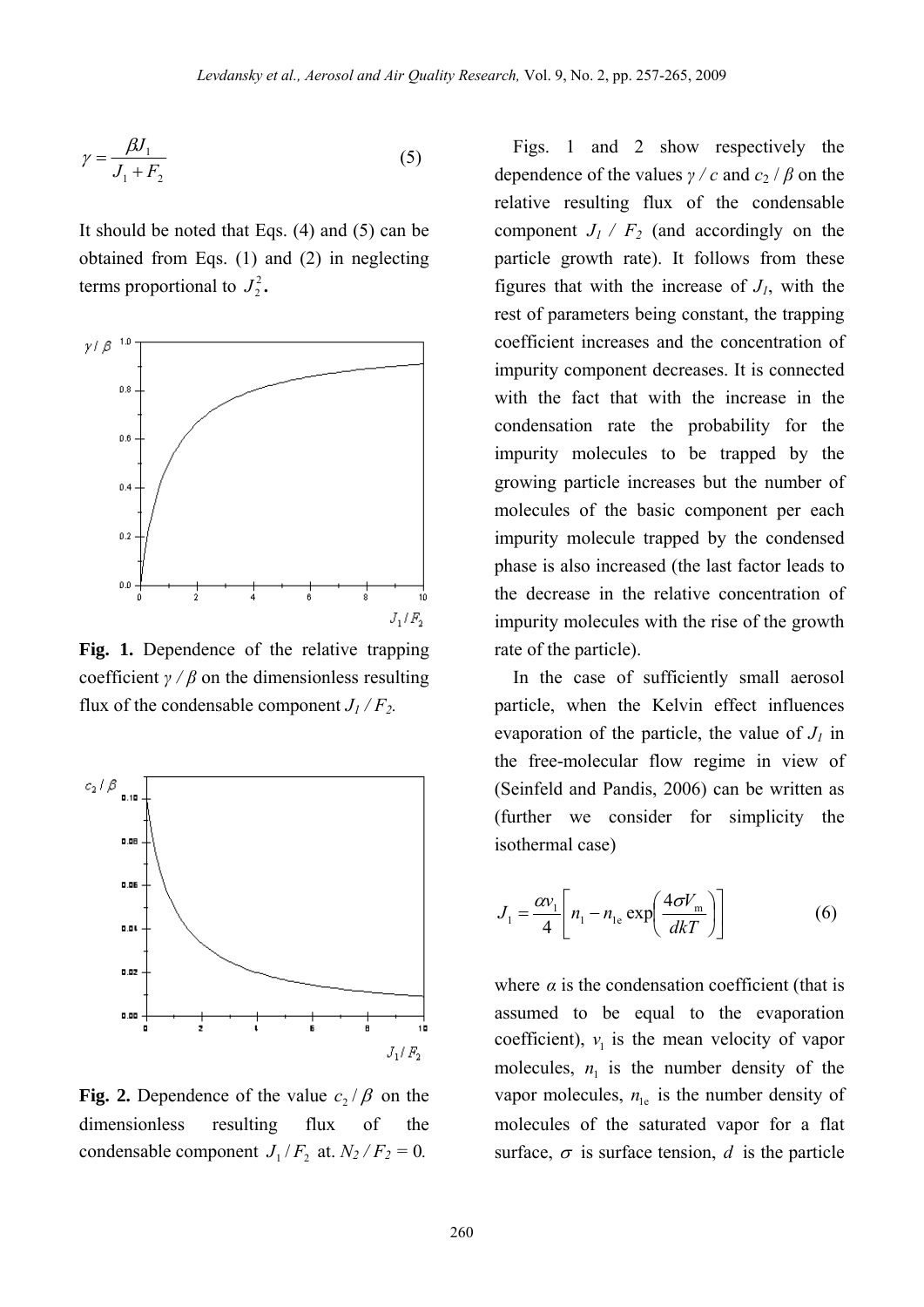diameter,  $V_m V_m$  is the volume per molecule in the particle.

It is seen from Eqs.  $(5)$  and  $(6)$  that with a decrease of the particle size the trapping coefficient will decrease (a possible decrease of the sticking coefficient and the evaporation en ergy of impurity molecules with the decrease of the particle size also leads to a decrease of the trapping coefficient). Eq. (5) shows that the probability of the impurity molecule trapping by the growing aerosol particle and hence the resulting flux density of the impurity molecules into the particle is greater than zero if  $J_1 > 0$  and  $\beta > 0$ . This leads to the trapping of the noncodensable component of a gas phase in condensation of a vapor. In particular this effect can lead to the trapping of molecules of a buffer gas by growing clusters in the process of homogeneous nucleation. It should be noted that values of  $\gamma$  and  $c_2$  can change under influence of resonance (e.g. laser) radiation that is related to a change in the resonance radiation field of  $\beta$  and  $Q_2$ .

It is worth noting that in the case when heterogeneous nucleation of one component of gas mixture takes place on the aerosol particle surface the trapping of impurity molecules can oc cur on the gas-embryo interface (similarly to the above-considered model) and on the triple-interface boundary between gas, embryo and substrate. The last process depends sufficiently on surface diffusion of impurity molecules along the surfaces of the embryo and the substrate. The effective trapping coefficient in the case of heterogeneous nucleation is affected by both abovementioned processes.

## **NANOSCALE PARTICLES TRAPPING OF IMPURITY ATOMS BY FORMED**

Let us consider the trapping (absorption) of impurity atoms by formed nanosized aerosol particles in the free molecular regime of gas flow. This process will be illustrated by the ex ample of the trapping of Ag atoms by Ir nanoparticles. We shall use the two-stage model for atom transition from a gas phase into nanoparticles related to adsorption of gas atoms on the particle surface with subsequent transition to the absorbed state. The size effect in this case can be related in particular to a change of the activation energy for transition of adsorbed atoms to the absorbed state with a decrease of the particle size. A change of the mentioned activation energy is due to greater concentration of vacancies in the nanoparticle than in the bulk substance that is related to a decrease of the vacancy formation energy in small particles (Qi and Wang, 2004; Gladkikh *et al.*, 2004). The nanoparticles are more "friable (porous)" than the bulk substance that leads to a higher probability for transition of the adsorbed atom onto the small particle (adsorbed state) in comparison with the bulk substance. Concentrations of both adsorbed and absorbed impurity atoms are assumed further to be sufficiently small. Taking into account abovementioned, we can write, according to (Nathanson *et al.*, 1996), following equations connecting number densities of atoms in the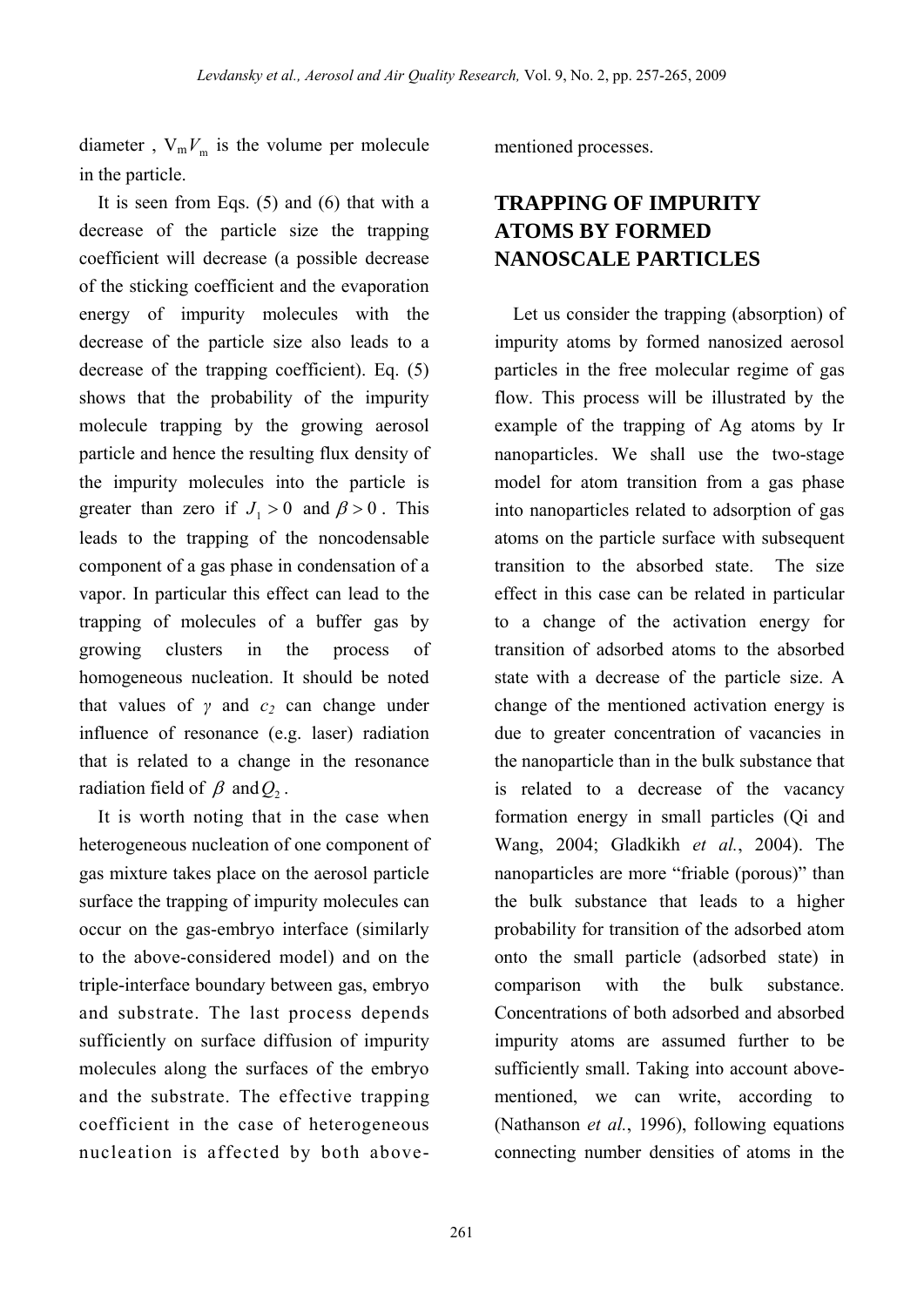gas  $(n_e)$  and adsorbed  $(n_a)$  phases for the initial stage of the absorption process:

$$
\gamma \frac{n_g v}{4} = \beta \frac{n_g v}{4} - n_a k_g \tag{7}
$$

$$
\gamma \frac{n_g v}{4} = n_a k_c \tag{8}
$$

where  $k_{g}$  and  $k_{c}$  are respectively the rate constants of atom transitions from the adsorbed pha se to the gas and the condensed phase (absorbed state) that can be written as

$$
k_{\rm g} = k'_{\rm g} \exp\left(-\frac{Q_{\rm g}}{kT}\right) \tag{9}
$$

$$
k_{\rm c} = k_{\rm c}' \exp\left(-\frac{Q_{\rm c}}{kT}\right) \tag{10}
$$

Here  $Q_g$  and  $Q_c$  are respectively activation energies for transiti ons of adsorbed atoms into the gas (desorption) and their transfer into the condensed phase (absorption),  $\nu$  is the mean velocity of atoms in the gas phase. Preexponential factors  $k'_{\rm g}$  and  $k'_{\rm c}$  are assumed further to be constant. The trapping coefficient of atoms by the formed aerosol particle *γ* is defined similar to the case of condensational growth of the particle.

of molecules that stick to the particle and evaporate from it. Distinction consists that in It is worth noting that the right-hand side of Eq. (7) similarly to the right-hand side of Eq. (2) describes a difference in the flux densities

th e first case (Eq. (2)) the resulting flux density of foreign gas molecules onto the particle depends on the resulting flux density of the vapor molecules and respectively on the particle growth rate.

Taking into account Eqs.  $(7)-(10)$ , we can obtain following equation for the trapping coefficient for atoms:

$$
\gamma = \frac{\beta}{1 + \frac{k_{\rm g}}{k_{\rm c}}} = \frac{\beta}{1 + \frac{k'_{\rm g}}{k'_{\rm c}} \exp\left(-\frac{Q_{\rm g} - Q_{\rm c}}{kT}\right)}\tag{11}
$$

Let us assume that  $k'_{\rm g} = k'_{\rm c}$  In the case when  $Q_{\rm c} > Q_{\rm g}$  and  $\exp\{(Q_{\rm c} - Q_{\rm g})/kT\} >> 1$  (these conditions usually take place) the value of *γ* is given by

$$
\gamma = \beta \exp\left(-\frac{Q_{\rm c} - Q_{\rm g}}{kT}\right) \tag{12}
$$

It is k nown that nanosized particles are characterized by lower value of melting temperature than the bulk substance. The activation energy for diffusion of atoms in the nanosized particle  $E_p$  in accordance with (J iang et al., 2004) can be presented as

$$
E_{\rm p} = E_{\infty} \frac{T_{\rm mp}}{T_{\rm m\infty}}
$$
 (13)

where  $T_{mp}$  is the melting temperature for the small particle,  $E_{\infty}$  and  $T_{\text{max}}$  are respectively the activation energy for diffusion of atoms in the bulk substance and the melting temperature of the bulk substance.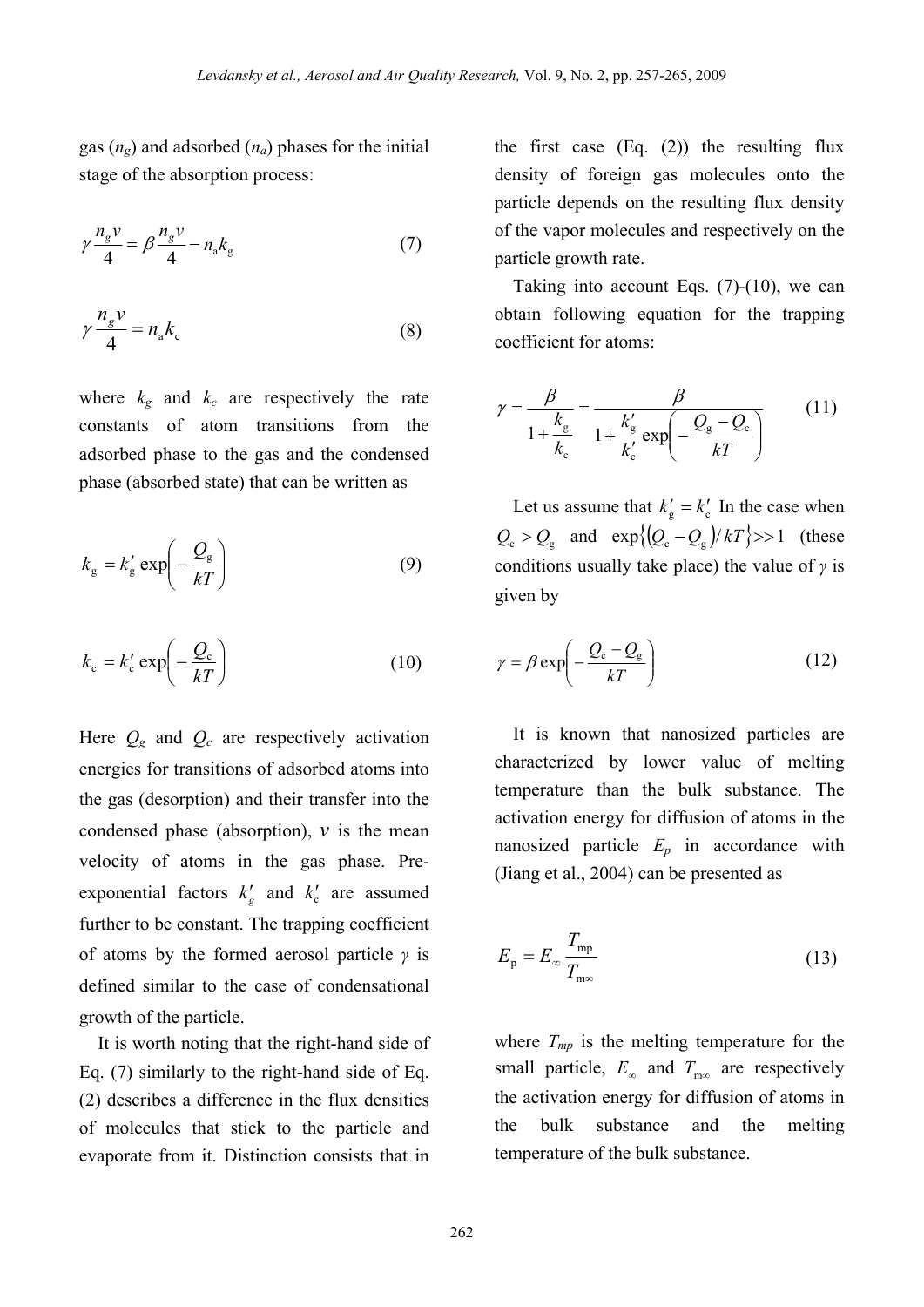Let us suppose that in the case of the small particle the equation similar to Eq.  $(13)$  can be written

$$
Q_{\rm cp} = Q_{\rm c\infty} \frac{T_{\rm mp}}{T_{\rm m\infty}}
$$
 (14)

where  $Q_{\text{co}}$  and  $Q_{\text{cp}}$  are respectively activation energies for absorption of atoms in the case of the bulk substan ce and the small particle.

The dependence of  $T_{mp}$  on the particle diameter according to (Rekhviashvili and Kishtikova, 2006) can be presented as

$$
T_{\rm mp} = T_{\rm m\infty} \exp\left(-\frac{4\delta}{\delta + d}\right) \tag{15}
$$

where  $\delta$  is Tolman's length that according to (Tolman, 1949) can change for different substances from 0.096 to 0.35 nm.

Taking into account a bove-stated the value of *γ* is given by

$$
\gamma = \beta \exp\left\{-\frac{Q_{\text{cm}}}{kT} \left[\exp\left(-\frac{4\delta}{\delta + d}\right)\right] + \frac{Q_{\text{g}}}{kT}\right\} (16)
$$

The relative trapping coefficient  $\overrightarrow{y} = \gamma / \gamma |_{d \to \infty}$  under assumption that  $\beta$  and  $Q_g$ are independent of the particle size is given by

$$
\vec{\gamma} = \exp\left\{\frac{Q_{\text{cos}}}{kT} \left[1 - \exp\left(-\frac{4\delta}{\delta + d}\right)\right]\right\} \tag{17}
$$

Fi g. 3 shows dependence of the relative trapping coefficient  $\vec{y}$  on the dimensionless particle diameter  $\overline{d} = d/\delta$  for the trapping of Ag atoms by Ir nanoparticles. In this case the value of  $Q_g$  for low concentration of adsorbed atoms of Ag is equal to 3.7 eV an d the lowest value of  $Q_{\infty}$  can be estimated as 5 eV (Gall *at al.*, 2004).

It is seen from Fig. 3 that the value of  $\bar{y}$ increases with the decrease of the particle size. It is worth noting that the real dependence of the trapping coefficient on the particle size can be more complicated due to a possible dependence of  $\beta$  and  $Q_g$  on the size of the particle. It is pertinent to note that the increase of the mobility of foreign atoms in small particles d ue to the rise of vacancy concentratio n in the particle can lead to the



**Fig. 3.** Dependence of the relative trapping coefficient  $\overline{\gamma} = \gamma / \gamma \big|_{d \to \infty}$  on the dimensionless particle diameter  $\overline{d} = d/\delta$  in the trapping of Ag atoms by Ir nanoparticles at  $Q_{\text{ce}} = 5 \text{ eV}$ :  $1 - T = 1100$  K,  $2 - T = 1200$  K,  $3 - T = 1400$  $K, 4 - T = 1500 K.$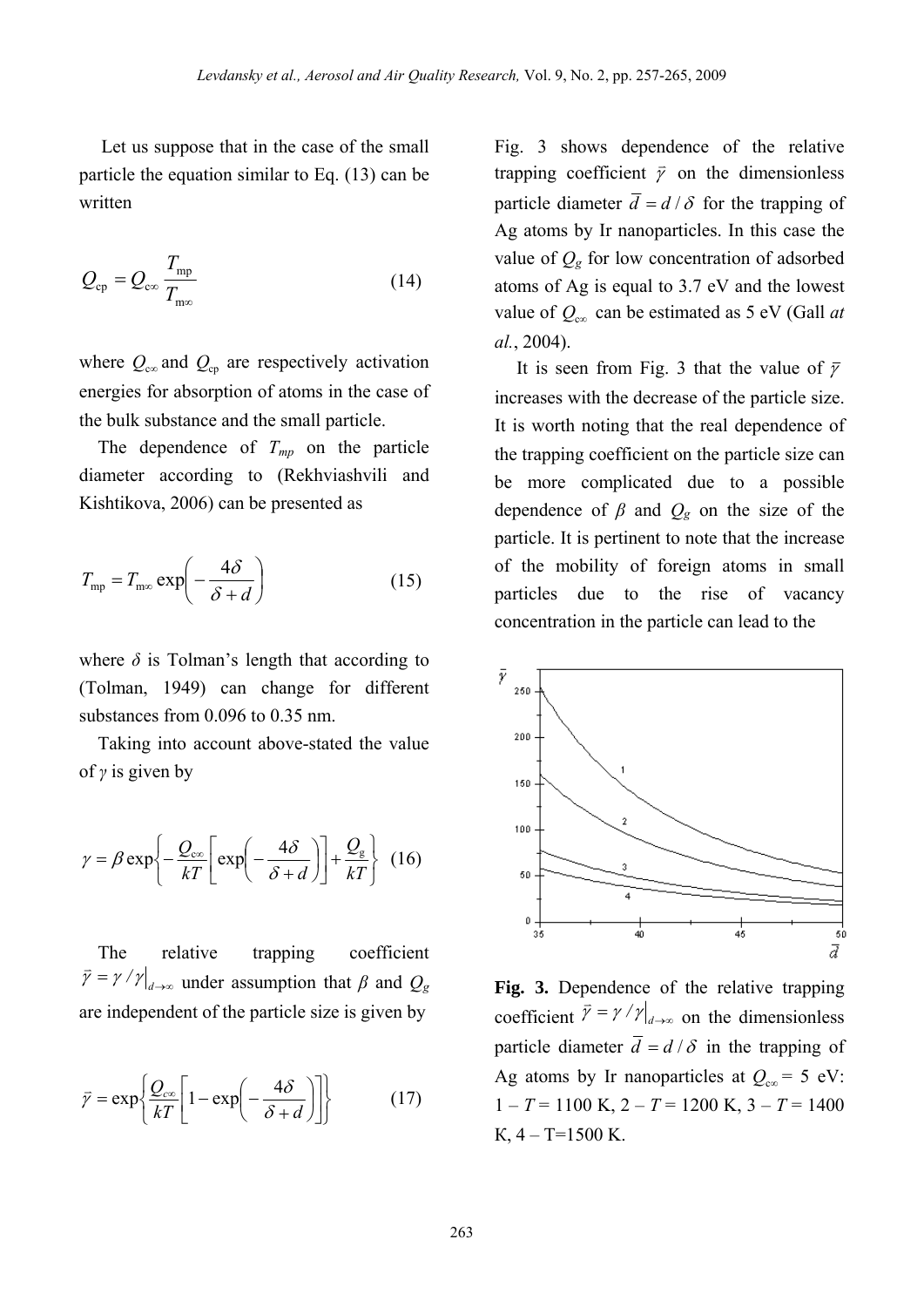increase of the rate of formation of clusters from above mentioned atoms in nanoparticles in comparison with the bulk substance.

It should be noted that above we considered only some specific features affecting the trapping coefficient of molecules (atoms) by small aerosol particles that related to particle growth and the size effects. In the general case the trapping of impurity molecules by nanoparticles depends on the joint influence of mass transfer of impurity molecules to the particle itself and also on surface processes on the particle-gas interface. particle surface in the gas phase and in the

## **CONCLUSIONS**

formed nanoscale particles has been analyzed. It is shown that the trapping of impurity The trapping of molecules (atoms) by growing aerosol particles and by already molecules by growing aerosol particle increases with the increase of the resulting flux of vapor molecules into the particle. The increase of the trapping coefficient of atoms by the formed nanoscale particle with the decrease of its size can be related to the decrease of the activation energy for transition of impurity atoms from the adsorbed to absorbed state with the reduction of the particle size.

#### **ACKNOWLEDGMENTS**

This work was supported by GA AV CR project number IAA400720804 and GA AV project number 104/07/1093*.*

### **REFERENCES**

- Davies, R. (2001). Particle Science and Technology-a View at the Millennium. *Powder Technology.* 119: 45-57.
- Gall, N.R., Rut'kov, Е.V. and Tontegode, А.Y. (2004). Interaction of Silver Atoms with Iridium and Two-dimensional Carbon Film on Iridium: Adsorption Desorption Solution. *Fiz. Tv. Tela*. 46: 360-366.
- Gladkikh, N.T., Dukarov, S.V., Kryshtal, A. P., Larin, V.I., Sukhov, V.N. and (2004). Surface Phenomena and Phase Transitions in Bogatyrenko, S.I. Condensed Films. V.N. Karazin Kharkov National University, Kharkov.
- Jiang, Q., Zhang, S.H. and Li, J.C. (2004). Grain Size-dependent Diffusion Activation eEnergy in Nanomaterials. *Solid State Commun*. 130: 581-584.
- Levdansky, V.V. (1979). Kinetics of Substance Precipitation from a Gas Mixture. *J. Eng. Phys*. 37: 1145-1150.
- Le vdansky, V.V., Smolik, J. and Moravec, P. (2000). Trapping of Impurity Molecules in Condensation from Mixtures of Gases*. Int. J. Heat Mass Transfer*. 43: 629-637.
- Minaichev, V.E. (1978). *Vacuum Cryopumps*: Energiya, Moscow.
- N athanson, G.M., Davidovits, P., Worsnop, D.R. and Kolb, C.E. (1996). Dynamics and Kinetics at the Gas-liquid Interface. *J. Phys. Chem.* 100: 13007-13020.
- Qi, W.H. and Wang, M.P. (2004). Vacancy Formation Energy in Small Particles. *J. Mater. Sci.* 39: 2529-2530.
- Rekhviashvili, S. and Kishtikova, E. (2006).